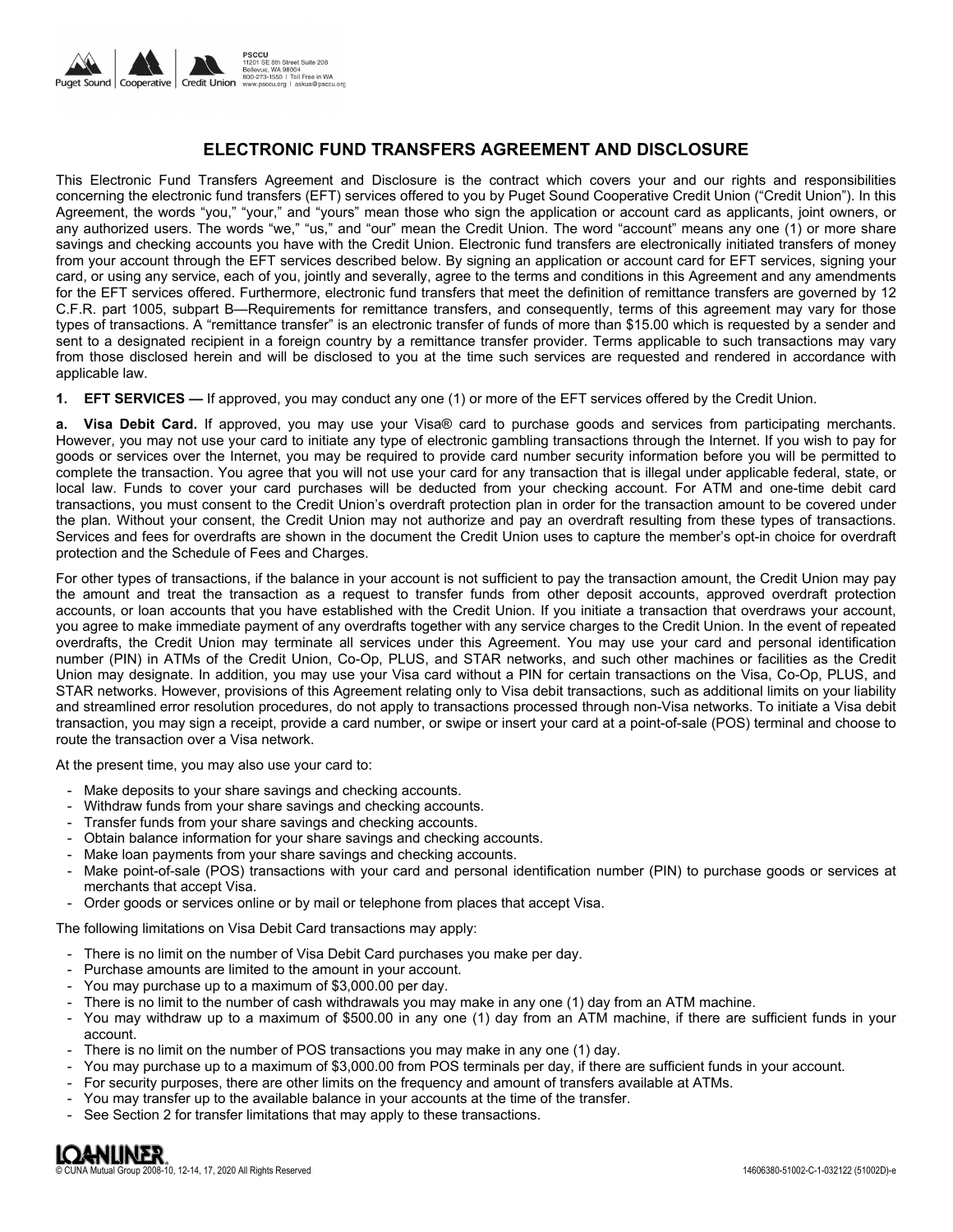**Card Information Updates and Authorizations.** If you have authorized a merchant to bill charges to your card on a recurring basis, it is your responsibility to notify the merchant in the event your card is replaced, your card information (such as card number and expiration date) changes, or the account associated with your card is closed. However, if your card is replaced or card information changes, you authorize us, without obligation on our part, to provide the updated card information to the merchant in order to permit the merchant to bill recurring charges to the card. You authorize us to apply such recurring charges to the card until you notify us that you have revoked authorization for the charges to your card.

Your card is automatically enrolled in an information updating service. Through this service, your updated card information (such as card number and expiration date) may be shared with participating merchants to facilitate continued recurring charges. Updates are not guaranteed before your next payment to a merchant is due. You are responsible for making direct payment until recurring charges resume. To revoke your authorization allowing us to provide updated card information to a merchant, please contact us.

### **b. Preauthorized EFTs.**

- Direct Deposit. Upon instruction of (i) your employer, (ii) the Treasury Department or (iii) other financial institutions, the Credit Union will accept direct deposits of your paycheck or federal recurring payments, such as Social Security, to your share savings and/or checking account.
- Preauthorized Debits. Upon instruction, we will pay certain recurring transactions from your share savings and/or checking account.
- See Section 2 for transfer limitations that may apply to these transactions.
- **Stop Payment Rights.** If you have arranged in advance to make electronic fund transfers out of your account(s) for money you owe others, you may stop payment on preauthorized transfers from your account. You must notify us orally or in writing at any time up to three (3) business days before the scheduled date of the transfer. We may require written confirmation of the stop payment order to be made within 14 days of any oral notification. If we do not receive the written confirmation, the oral stop payment order shall cease to be binding 14 days after it has been made. A stop payment request may apply to a single transfer, multiple transfers, or all future transfers as directed by you, and will remain in effect unless you withdraw your request or all transfers subject to the request have been returned.
- Notice of Varying Amounts. If these regular payments may vary in amount, the person you are going to pay is required to tell you, ten (10) days before each payment, when it will be made and how much it will be. You may choose instead to get this notice only when the payment would differ by more than a certain amount from the previous payment or when the amount would fall outside certain limits that you set.
- Liability for Failure to Stop Payment of Preauthorized Transfers. If you order us to stop payment of a preauthorized transfer three (3) business days or more before the transfer is scheduled and we do not do so, we will be liable for your losses or damages.

**c. Electronic Check Conversion/Electronic Returned Check Fees.** If you pay for purchases or bills with a check or draft, you may authorize your check or draft to be converted to an electronic fund transfer. You may also authorize merchants or other payees to electronically debit your account for returned check fees. You are considered to have authorized these electronic fund transfers if you complete the transaction after being told (orally or by a notice posted or sent to you) that the transfer may be processed electronically or if you sign a written authorization.

**d. Online Banking.** If Online Banking is activated for your account(s), you will be required to use secure login information to access the account(s). At the present time, you may use Online Banking to:

- Withdraw funds from your share savings and checking accounts.
- Transfer funds from your share savings and checking accounts.
- Obtain balance information for your share savings, checking, and loan accounts.
- Make loan payments from your share savings and checking accounts.
- Determine if a particular item has cleared.
- Verify the last date and amount of your payroll deposit.

Your accounts can be accessed under Online Banking via personal computer. Online Banking will be available for your convenience 24 hours per day. This service may be interrupted for a short time each day for data processing. We reserve the right to refuse any transaction which would draw upon insufficient funds, exceed a credit limit, lower an account below a required balance, or otherwise require us to increase our required reserve on the account. All checks are payable to you as a primary member and will be mailed to your address of record. We may set other limits on the amount of any transaction, and you will be notified of those limits. We may refuse to honor any transaction for which you do not have sufficient available verified funds. The service will discontinue if no transaction is entered after numerous unsuccessful attempts to enter a transaction and there may be limits on the duration of each access.

The following limitations on Online Banking transactions may apply:

- There is no limit to the number of inquiries, transfers, or withdrawal requests you may make in any one (1) day.
- See Section 2 for transfer limitations that may apply to these transactions.

**e. PSCCU Mobile and PSCCU Watch.** If PSCCU Mobile and/or PSCCU Watch is activated for your account(s), you will be required to use secure login information to access the account(s). At the present time, you may use PSCCU Mobile to:

- Transfer funds from your share savings, checking, and loan accounts.
- Obtain balance information for your share savings, checking, loan, IRA, and club accounts.
- Make loan payments from your share savings and checking accounts.
- Access your Overdraft Line of Credit accounts.
- Determine if a particular item has cleared.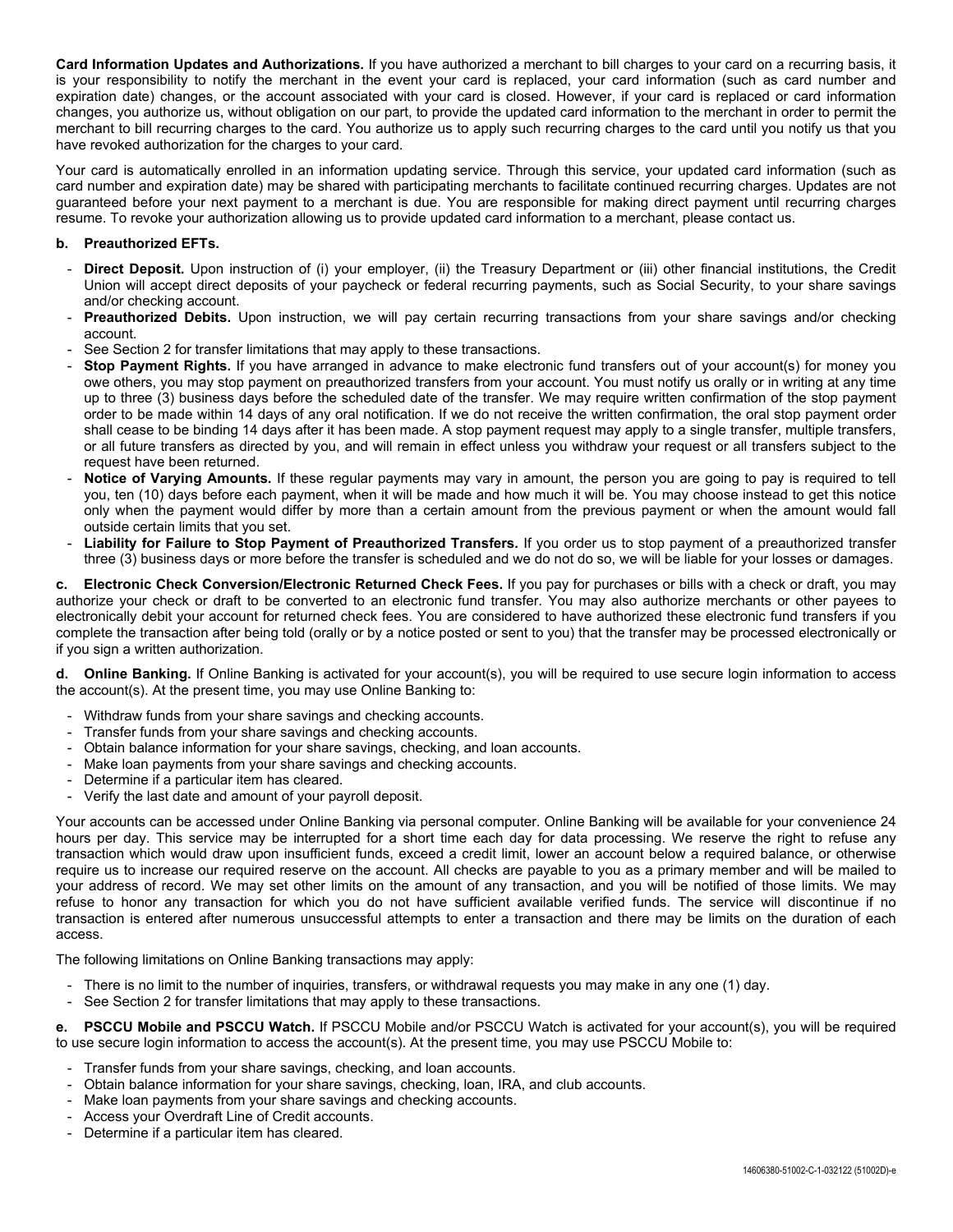- Verify the last date and amount of your payroll deposit.
- Initiate Remote Deposit Capture (RDC) transactions (refer to your Remote Deposit Capture Agreement for terms and conditions).

You can use PSCCU Watch to:

- Transfer funds from your share savings, checking, and loan accounts.
- Obtain balance information for your share savings, checking, loan, IRA, and club accounts.
- Make loan payments from your share savings and checking accounts.
- Determine if a particular item has cleared.
- Verify the last date and amount of your payroll deposit.

Your accounts can be accessed under PSCCU Mobile via mobile device or other approved access device(s). PSCCU Watch can be accessed from your Smart Watch. PSCCU Mobile and PSCCU Watch will be available for your convenience 24 hours per day. This service may be interrupted for a short time each day for data processing. We reserve the right to refuse any transaction which would draw upon insufficient funds, exceed a credit limit, lower an account below a required balance, or otherwise require us to increase our required reserve on the account. We may set other limits on the amount of any transaction, and you will be notified of those limits. We may refuse to honor any transaction for which you do not have sufficient available verified funds. The service will discontinue if no transaction is entered after numerous unsuccessful attempts to enter a transaction and there may be limits on the duration of each access.

The following limitations on PSCCU Mobile transactions may apply:

- There is a limit of five (5) checks deposited via RDC a day.
- See Section 2 for transfer limitations that may apply to these transactions.

**Bill Payer.** We will process bill payment transfer requests only to those creditors the Credit Union has designated in the User Instructions and such creditors as you authorize and for whom the Credit Union has the proper vendor code number. We will not process any bill payment transfer if the required transaction information is incomplete.

We will withdraw the designated funds from your checking account for bill payment transfer by the designated cutoff time on the date you schedule for payment. We will process your bill payment transfer within a designated number of days before the date you schedule for payment. You must allow sufficient time for vendors to process your payment after they receive a transfer from us. Please leave as much time as though you were sending your payment by mail. We cannot guarantee the time that any payment will be credited to your account by the vendor.

The following limitations on Bill Payer transactions may apply:

- There is no limit on the number of bill payments per day.

**2. TRANSFER LIMITATIONS —** For all share savings accounts, you may make no more than six (6) transfers and withdrawals from your account to another account of yours or to a third party in any month by means of a preauthorized, automatic, or Internet transfer, by telephonic order or instruction, or by check, draft, debit card or similar order. If you exceed these limitations, your account may be subject to a fee or be closed.

#### **3. CONDITIONS OF EFT SERVICES —**

**a. Ownership of Cards.** Any card or other device which we supply to you is our property and must be returned to us, or to any person whom we authorize to act as our agent, or to any person who is authorized to honor the card, immediately according to instructions. The card may be repossessed at any time at our sole discretion without demand or notice. You cannot transfer your card or account to another person.

**b. Honoring the Card.** Neither we nor merchants authorized to honor the card will be responsible for the failure or refusal to honor the card or any other device we supply to you. If a merchant agrees to give you a refund or adjustment, you agree to accept a credit to your account in lieu of a cash refund.

#### **c. Foreign Transactions.**

**Visa.** Purchases and cash withdrawals made in foreign currencies will be debited from your account in U.S. dollars. The exchange rate between the transaction currency and the billing currency used for processing international transactions is a rate selected by Visa from a range of rates available in wholesale currency markets for the applicable transaction date, which rate may vary from the rate Visa itself receives, or the rate mandated by the government or governing body in effect for the applicable transaction date. The exchange rate used on the transaction date may differ from the rate that would have been used on the processing date or cardholder statement posting date.

**d. Security of Access Code.** You may use one (1) or more access codes with your electronic fund transfers. The access codes issued to you are for your security purposes. Any access codes issued to you are confidential and should not be disclosed to third parties or recorded on or with the card. You are responsible for safekeeping your access codes. You agree not to disclose or otherwise make your access codes available to anyone not authorized to sign on your accounts. If you authorize anyone to use your access codes, that authority shall continue until you specifically revoke such authority by notifying the Credit Union. You understand that any joint owner you authorize to use an access code may withdraw or transfer funds from any of your accounts. If you fail to maintain the security of these access codes and the Credit Union suffers a loss, we may terminate your EFT services immediately.

**Joint Accounts.** If any of your accounts accessed under this Agreement are joint accounts, all joint owners, including any authorized users, shall be bound by this Agreement and, alone and together, shall be responsible for all EFT transactions to or from any share savings and checking or loan accounts as provided in this Agreement. Each joint account owner, without the consent of any other account owner, may, and is hereby authorized by every other joint account owner, make any transaction permitted under this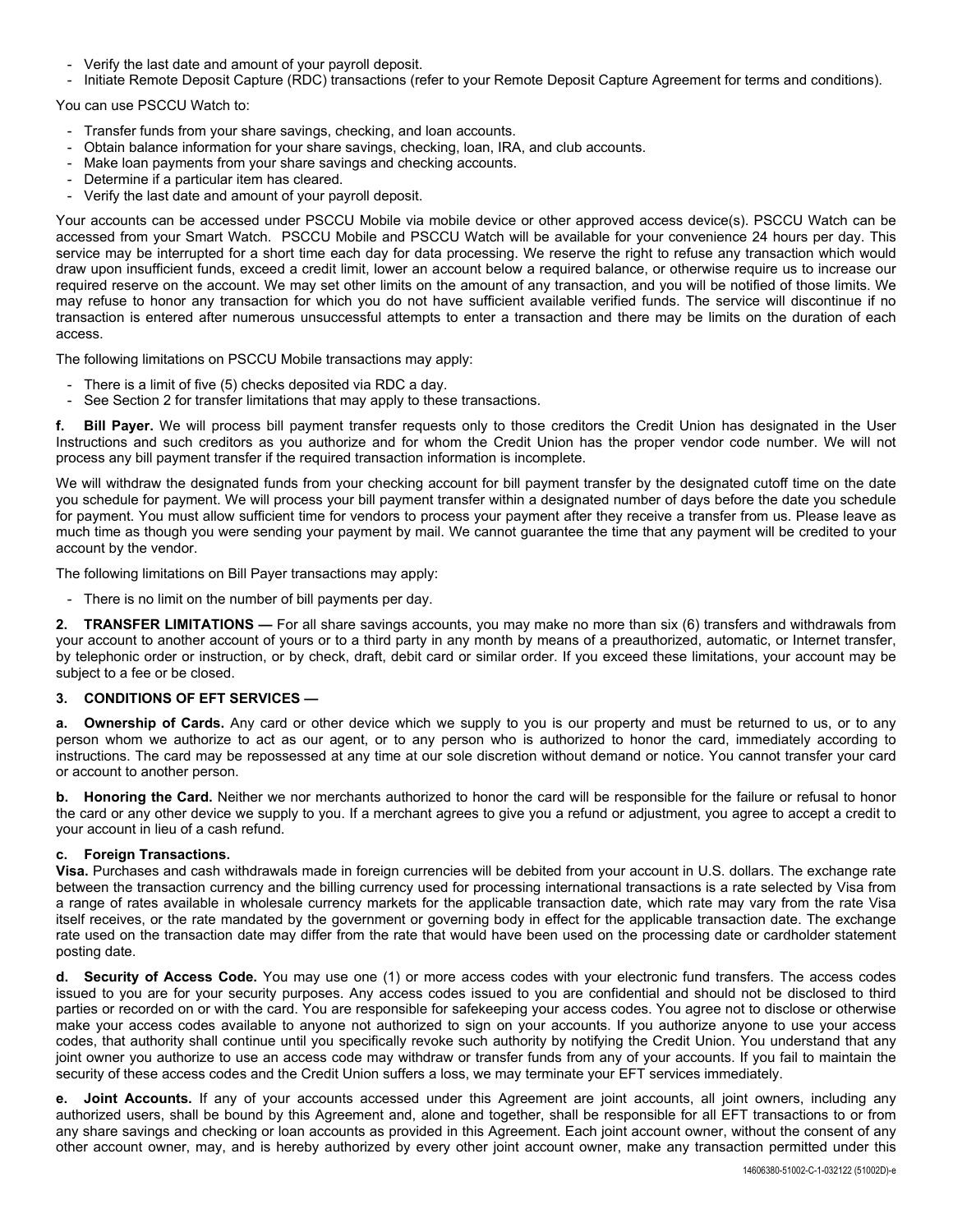Agreement. Each joint account owner is authorized to act for the other account owners, and the Credit Union may accept orders and instructions regarding any EFT transaction on any account from any joint account owner.

**4. FEES AND CHARGES —** We assess certain fees and charges for EFT services. For a current listing of all applicable fees and charges, see our current Schedule of Fees and Charges that was provided to you at the time you applied for or requested these EFT services. From time to time, the fees and charges may be changed, and we will notify you as required by applicable law.

Additionally, if you use an ATM not operated by us, you may be charged a fee(s) by the ATM operator and by any international, national, regional, or local network used in processing the transaction (and you may be charged a fee for a balance inquiry even if you do not complete a funds transfer). The ATM fee(s), or surcharge(s), will be debited from your account if you elect to complete the transaction and/or continue with the balance inquiry.

You understand and agree that we and/or the ATM operator may charge you multiple fees for multiple transactions during the same ATM session (for example, fees for both a balance inquiry and a cash withdrawal).

**MEMBER LIABILITY** — You are responsible for all transactions you authorize using your EFT services under this Agreement. If you permit someone else to use an EFT service, your card or your access code, you are responsible for any transactions they authorize or conduct on any of your accounts.

TELL US AT ONCE if you believe your card or access code has been lost or stolen, if you believe someone has used your card or access code or otherwise accessed your accounts without your authority, or if you believe that an electronic fund transfer has been made without your permission using information from your check. Telephoning is the best way of keeping your possible losses down. You could lose all the money in your account (plus your maximum overdraft line-of-credit). If a transaction was made with your card or card number without your permission and was a Visa transaction, you will have no liability for the transaction, unless you were fraudulent or negligent in the handling of your account or card.

For all other EFT transactions involving your card or access code, including if you were negligent in the handling of your account or card, your liability for an unauthorized transaction is determined as follows. If you tell us within two (2) business days after you learn of the loss or theft of your card or access code, you can lose no more than \$50.00 if someone used your card or access code without your permission. If you do NOT tell us within two (2) business days after you learn of the loss or theft of your card or access code and we can prove we could have stopped someone from using your card or access code without your permission if you had told us, you could lose as much as \$500.00.

Also, if your statement shows transfers that you did not make including those made by card, access code or other means, TELL US AT ONCE. If you do not tell us within 60 days after the statement was mailed to you, you may not get back any money lost after the 60 days if we can prove that we could have stopped someone from making the transfers if you had told us in time. If a good reason (such as a hospital stay) kept you from telling us, we will extend the time periods.

If you believe your card or access code has been lost or stolen or that someone has transferred or may transfer money from your accounts without your permission, call:

425.283.5151 800.273.1550

or write to:

Puget Sound Cooperative Credit Union 11201 SE 8th Street, Suite 208 Bellevue, WA 98004 Fax: 425.283.5152

You should also call the number or write to the address listed above if you believe a transfer has been made using the information from your check without your permission.

## **6. RIGHT TO RECEIVE DOCUMENTATION —**

**a. Periodic Statements.** Transfers and withdrawals made through any debit card transactions, preauthorized EFTs, online/PC transactions, mobile access device transactions or bill payments you make will be recorded on your periodic statement. You will receive a statement monthly unless there is no transaction in a particular month. In any case, you will receive a statement at least quarterly.

**b. Terminal Receipt.** You can get a receipt at the time you make any transaction (except inquiries) involving your account using an ATM and/or point-of-sale (POS) terminal.

**c. Direct Deposit.** If you have arranged to have a direct deposit made to your account at least once every 60 days from the same source and you do not receive a receipt (such as a pay stub), you can find out whether or not the deposit has been made by calling 425.283.5151 or 800.273.1550. This does not apply to transactions occurring outside the United States.

**7. ACCOUNT INFORMATION DISCLOSURE —** We will disclose information to third parties about your account or the transfers you make:

- As necessary to complete transfers;
- To verify the existence of sufficient funds to cover specific transactions upon the request of a third party, such as a credit bureau or merchant;
- If your account is eligible for emergency cash and/or emergency card replacement services and you request such services, you agree that we may provide personal information about you and your account that is necessary to provide you with the requested service(s);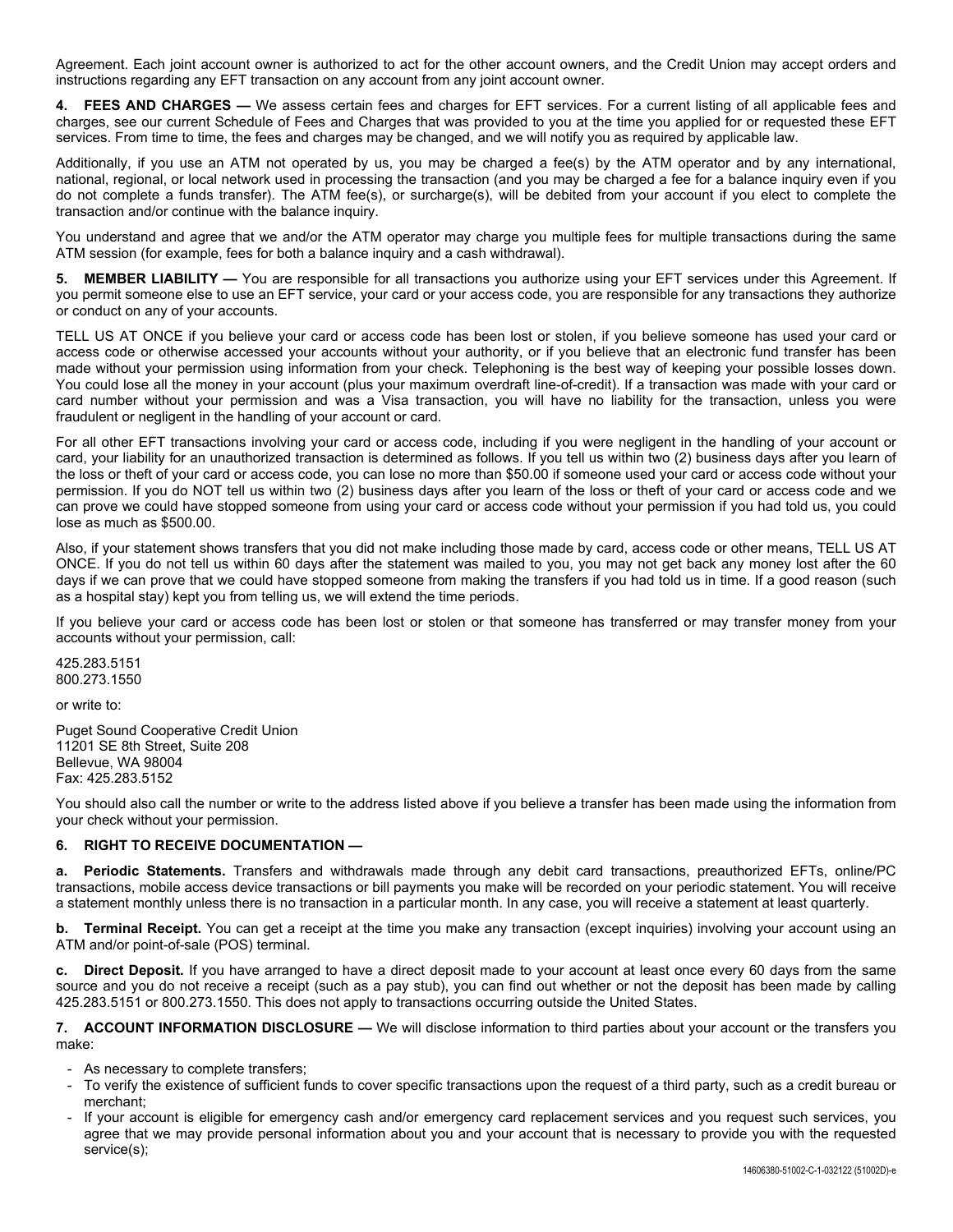- To comply with government agency or court orders; or
- If you give us your written permission.
- **8. BUSINESS DAYS —** Our business days are Monday through Friday, excluding holidays.

**9. CREDIT UNION LIABILITY FOR FAILURE TO MAKE TRANSFERS —** If we do not complete a transfer to or from your account on time or in the correct amount according to our agreement with you, we may be liable for your losses or damages. However, we will not be liable for direct or consequential damages in the following events:

- If, through no fault of ours, there is not enough money in your accounts to complete the transaction, if any funds in your accounts necessary to complete the transaction are held as uncollected funds pursuant to our Funds Availability Policy Disclosure, or if the transaction involves a loan request exceeding your credit limit.
- If you used your card or access code in an incorrect manner.
- If the ATM where you are making the transfer does not have enough cash.
- If the ATM was not working properly and you knew about the problem when you started the transaction.
- If circumstances beyond our control (such as fire, flood, or power failure) prevent the transaction.
- If the money in your account is subject to legal process or other claim.
- If funds in your account are pledged as collateral or frozen because of a delinquent loan.
- If the error was caused by a system of any participating ATM network.
- If the electronic transfer is not completed as a result of your willful or negligent use of your card, access code, or any EFT facility for making such transfers.
- If the telephone or computer equipment you use to conduct audio response, online/PC, or mobile banking transactions is not working properly and you know or should have known about the breakdown when you started the transaction.
- If you have bill payment services, we can only confirm the amount, the participating merchant, and date of the bill payment transfer made by the Credit Union. For any other error or question you have involving the billing statement of the participating merchant, you must contact the merchant directly. We are not responsible for investigating such errors.
- Any other exceptions as established by the Credit Union.

**10. NOTICES —** All notices from us will be effective when we have mailed them or delivered them to the appropriate address in the Credit Union's records. Written notice you provide in accordance with your responsibility to report unauthorized transactions to us will be considered given at the time you mail the notice or deliver it for transmission to us by any other usual means. All other notices from you will be effective when received by the Credit Union at the address specified in this Agreement. We reserve the right to change the terms and conditions upon which EFT services are offered and will provide notice to you in accordance with applicable law. Use of EFT services is subject to existing regulations governing your Credit Union account and any future changes to those regulations.

The following information is a list of safety precautions regarding the use of ATMs and night deposit facilities:

- Be aware of your surroundings, particularly at night.
- Consider having someone accompany you when the ATM or night deposit facility is used after dark.
- Close the entry door of any ATM facility equipped with a door.
- If another person is uncomfortably close to you at the time of your transaction, ask the person to step back before you complete your transaction. If it is after the regular hours of the financial institution and you are using an ATM, do not permit entrance to any person you do not know.
- Refrain from displaying your cash at the ATM or night deposit facility. As soon as your transaction is completed, place your money in your purse or wallet. Count the cash later in the safety of your car or home.
- If you notice anything suspicious at the ATM or night deposit facility, consider using another ATM or night deposit facility or coming back later. If you are in the middle of a transaction and you notice something suspicious, cancel the transaction, take your card or deposit envelope, and leave.
- If you are followed after making a transaction, go to the nearest public area where people are located.
- Do not write your personal identification number (PIN) or access code on your ATM card.
- Report all crimes to law enforcement officials immediately. If emergency assistance is needed, call the police from the nearest available public telephone.

**11. BILLING ERRORS —** In case of errors or questions about electronic fund transfers from your share savings and checking accounts or if you need more information about a transfer on the statement or receipt, telephone us at the following number or send us a written notice to the following address as soon as you can. We must hear from you no later than 60 days after we sent the FIRST statement on which the problem appears. Call us at:

425.283.5151 800.273.1550

or write to:

Puget Sound Cooperative Credit Union 11201 SE 8th Street, Suite 208 Bellevue, WA 98004 Fax: 425.283.5152

- Tell us your name and account number.
- Describe the electronic transfer you are unsure about and explain, as clearly as you can, why you believe it is an error or why you need more information.
- Tell us the dollar amount of the suspected error.